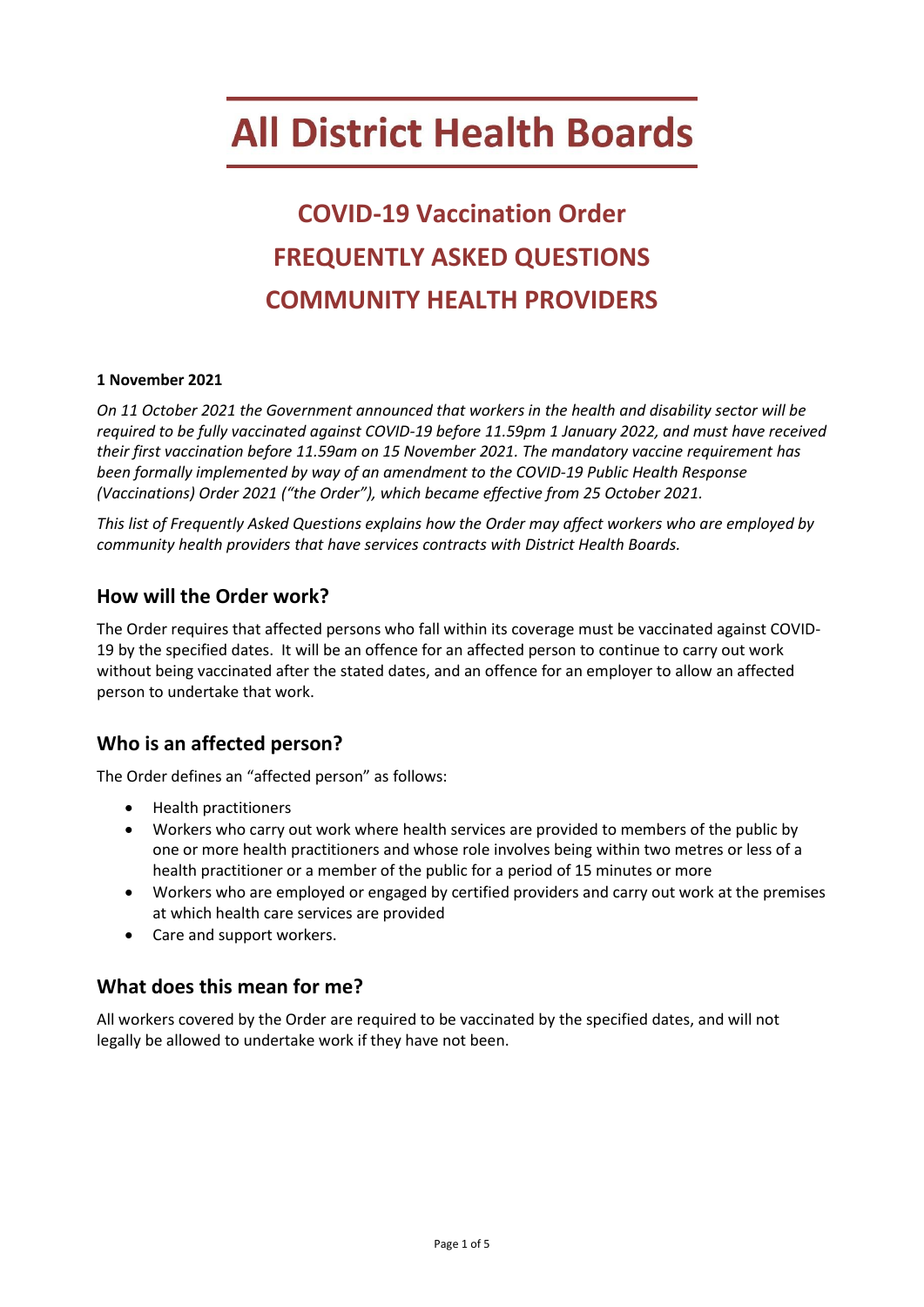# **How does the Order apply to people who have accepted, but not yet commenced employment?**

People who are intending to work within a community health provider and are covered by the Order will be required to have at least one vaccination before their commencement date if this is after 15 November 2021, and two vaccinations if this is after 1 January 2021.

#### **Will contractors and volunteers be required to be vaccinated?**

Any person coming in to the community health provider to carry out work, whether that is as an employee, a contractor or a volunteer, will may be required to be vaccinated in order to perform that work.

# **Will the Order affect visitors to the community health provider?**

Visitors and guests of the community health provider are not covered by the Order, however each community health provider will have their own visitor policy relating to visitors to the premises.

#### **How can I get proof of vaccination status?**

You can get proof of vaccination status by logging in to:<https://www.identity.health.nz/>

#### **What if I do not want to disclose my vaccination status?**

Employers would prefer to have open conversations with all their staff around their vaccination status and any concerns that they may have regarding the vaccine. This is to ensure that the employers can comply with the Order and provide for the health and safety of our staff and patients.

However, the Order expressly requires employees within coverage to provide their employers with accurate information about their vaccination status, including the name of the vaccine received and the date the vaccine was received. Failure to do so is considered a breach of the Order and an infringement offence under the COVID-19 Public Health Response Act 2020, and you may be subject to a fine or an infringement fee.

# **Can I get a medical exemption?**

The Pfizer COVID-19 vaccine has an excellent safety profile and the advice provided by the Immunisation Advisory Centre is that there are only a handful of eligible people (fewer than 100) in Aotearoa who cannot receive it at all. The Immunisation Advisory Centre has further information about who cannot receive the Pfizer vaccine, which can [be found here.](https://covid.immune.org.nz/news-insights/who-cant-have-pfizerbiontech-covid-19-vaccine)

The medical advice is that the vaccine is safe for people who:

- Are pregnant or breast feeding;
- Have pre-existing health conditions;
- Are on treatments that weaken the immune system (such as cancer and HIV treatments); and
- Have had severe reactions to other vaccines in the past.

In order to obtain an exemption on medical grounds, a suitably qualified health practitioner will need to provide written confirmation that it is inappropriate for you to be vaccinated. A formal process will be undertaken if you believe you will reach the conditions for a medical exemption. A worker may not exempt themselves if they are a suitable qualified health practitioner.

Where a suitably qualified health practitioner provides a medical exemption, the employer will then need to conduct a risk assessment to determine whether appropriate risk mitigation controls can be put into place to enable the role to be undertaken safely or consider other alternatives if this cannot be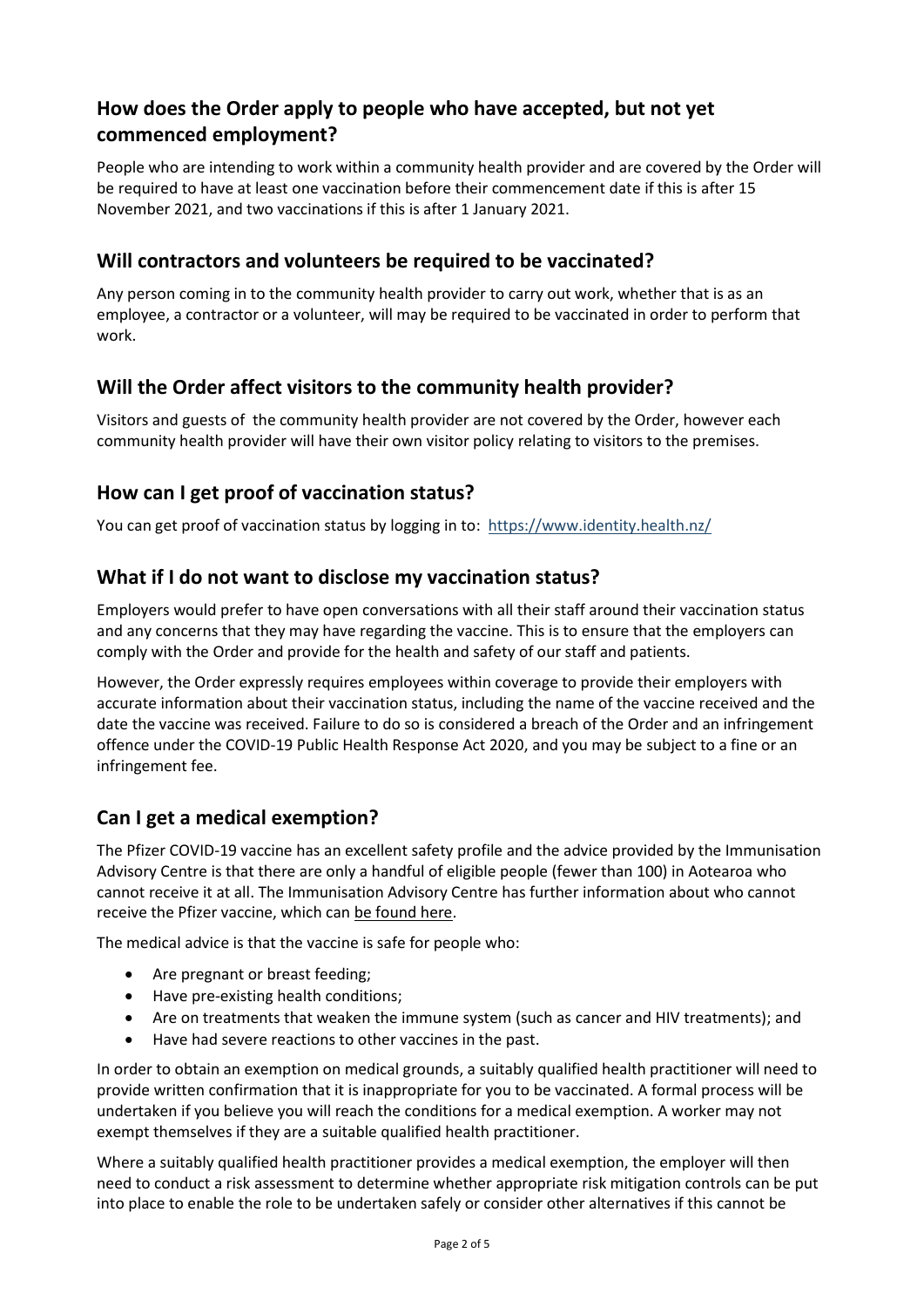agreed. The employer may choose to require a further assessment be undertaken through an employerappointed health practitioner.

# **What is a Minster Approved Exception?**

The Order provides that the employer may seek approval from the Minister for an exception for a particular person, from the requirement to be vaccinated, in order to prevent significant disruption to health services. This may occur where:

- the health services cannot be delayed to facilitate the person required to carry out the work being vaccinated
- the services cannot be performed by other persons who have been vaccinated
- there is a public health risk associated with work.

The Minister may impose conditions on any exception granted and it will be for a specified period only, i.e. not an ongoing solution. Where an exception is approved by the Minister, the employer will then need to conduct a risk assessment to determine whether appropriate risk mitigation controls can be put into place to enable the role to be undertaken safely.

# **Are there other alternatives to being vaccinated? E.g. additional PPE and regular surveillance testing.**

The Order requires that no affected person may carry out their role unless they are vaccinated (other than people with a medical exemption or Minister approved exemption – see above). Other than these very limited situations, there are no exceptions to being vaccinated, so steps such as additional PPE, social distancing, surveillance testing, and other measures will be in addition to and will not be available as alternatives to being vaccinated. The most likely outcome is that if you are an affected person and are not vaccinated, you will not be allowed to perform your role.

# **What if I have previously contracted COVID-19 and have achieved natural immunity? Will the employer accept antibody testing as proof of this?**

The Order does not distinguish between people who have previously had COVID-19 and those who have not. It requires that everyone covered by it is vaccinated.

# **What if I have been vaccinated overseas with a vaccine that is not the Pzifer vaccine?**

Yes, if it includes one of the approved vaccines. The approved vaccines and administration requirements are set out in the Order, which currently include the Pfizer, Moderna, AstraZeneca and Janssen vaccines. However, only the Pfizer vaccine is currently available in New Zealand.

If you have received a vaccine that is not on the approved list, you will be required to receive one of the approved vaccines to comply with the Order. You will need to provide evidence of vaccination to be considered vaccinated in compliance with the Order.

# **What will happen if I do not get the first dose by the date in the Order?**

The Order is explicit that no affected person can perform their role from the dates specified if they are not vaccinated (subject to a medical exemption or Ministerial exception being granted). An employer may explore other options, including paid special leave, unpaid leave or annual holidays, if you are intending to receive your vaccination shortly after the dates set out in the Order and are unable to receive it by the deadline.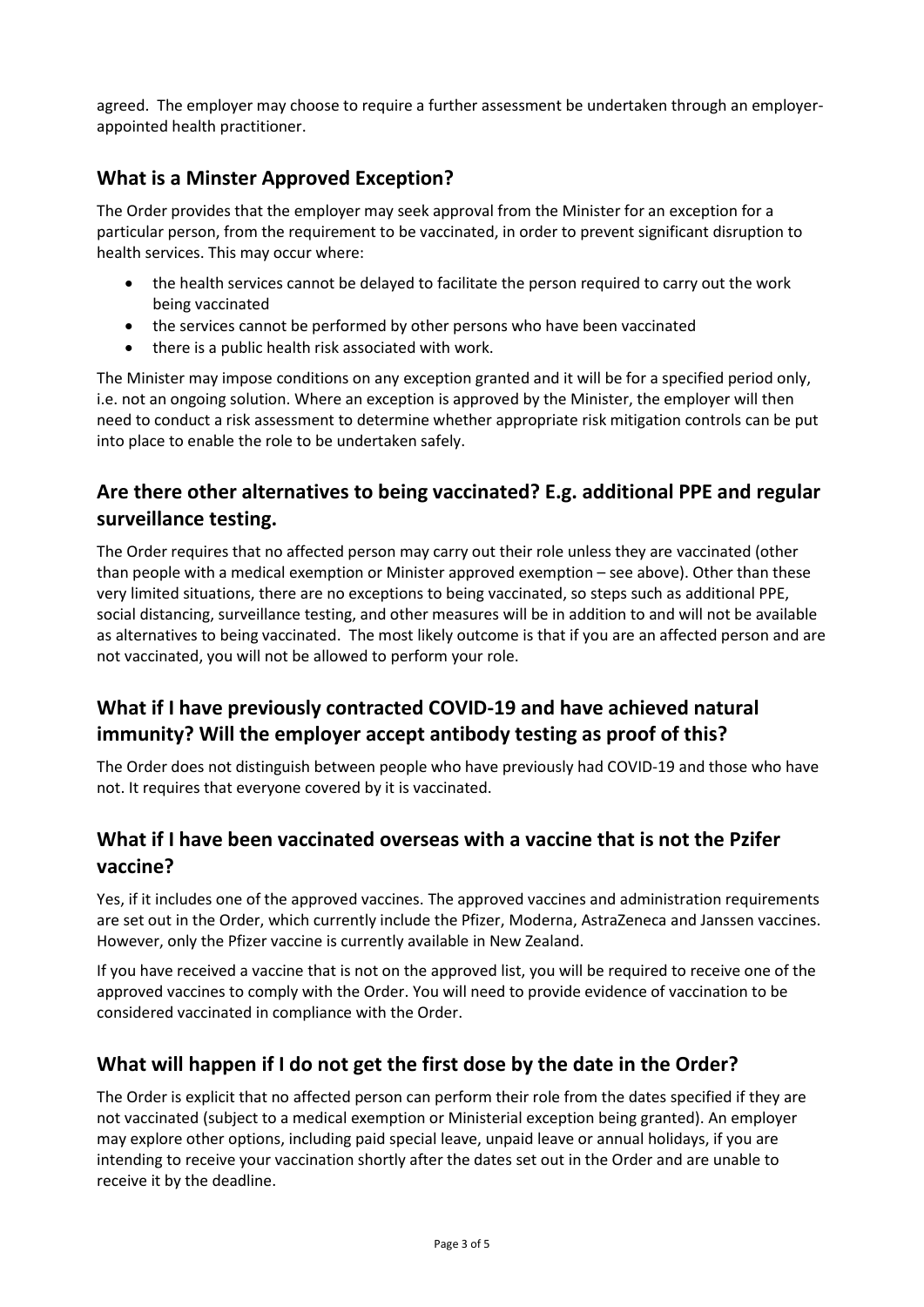# **What if my preference is to wait for a different (non RNA) vaccine to become available?**

Currently the only vaccine available in New Zealand is the Pfizer vaccine. If alternative vaccines become available in New Zealand in the future, the employer may consider whether it is practicable to place you on annual leave or leave without pay to enable you to receive this vaccine, however this is unlikely before the deadline. This will be subject to the vaccine meeting the requirements of the Order and any relevant Ministry of Health advice.

# **If I do not wish to be vaccinated, will my employer redeploy me to a new role?**

If you are not vaccinated by the dates in the Order, the employer will consider redeployment options for you. However, given the broad coverage of the Order, it is unlikely that many roles will exist within the sector that you may be redeployed to that will not also require you to be vaccinated. Each situation will be assessed on a case-by-case basis and the provisions of your employment agreement will be adhered to.

# **What will happen to me if I do not receive the vaccine and there are no suitable redeployment options?**

After working through a fair process with you, if no suitable redeployment alternatives or other options are agreed then you will be given notice of termination of employment subject to the provisions of your employment agreement. If my employment is terminated, what are my entitlements?

If, following a fair process, your employment is terminated, you will receive notice of termination in accordance with your employment agreement, and any outstanding holiday pay or other entitlements.

# **What happens if I am on some form of leave when the required vaccination dates occur?**

Employers will expect employees who are returning from leave (which may be parental leave, ACC, annual leave etc) to have at least one vaccination before they return if this is after 15 November 2021, and two vaccinations if this is after 1 January 2022.

Where this means that an employee will be unable to return on their previously expected return date, employers will discuss the options, including extending the leave period or granting annual leave.

In the case of employees who are about to take parental leave and would prefer not to take the vaccine until after the baby is born, employers should consider the available options, including the early commencement of the leave period.

# **Am I able to return to the employer in the future?**

If you are vaccinated in accordance with the Order and meet any other requirements, then you can apply for other roles and will be considered in a fair way.

# **What happens if I am a casual worker?**

Casual employees who have not been vaccinated in accordance with the Order will not be offered further work until they comply with the Order.